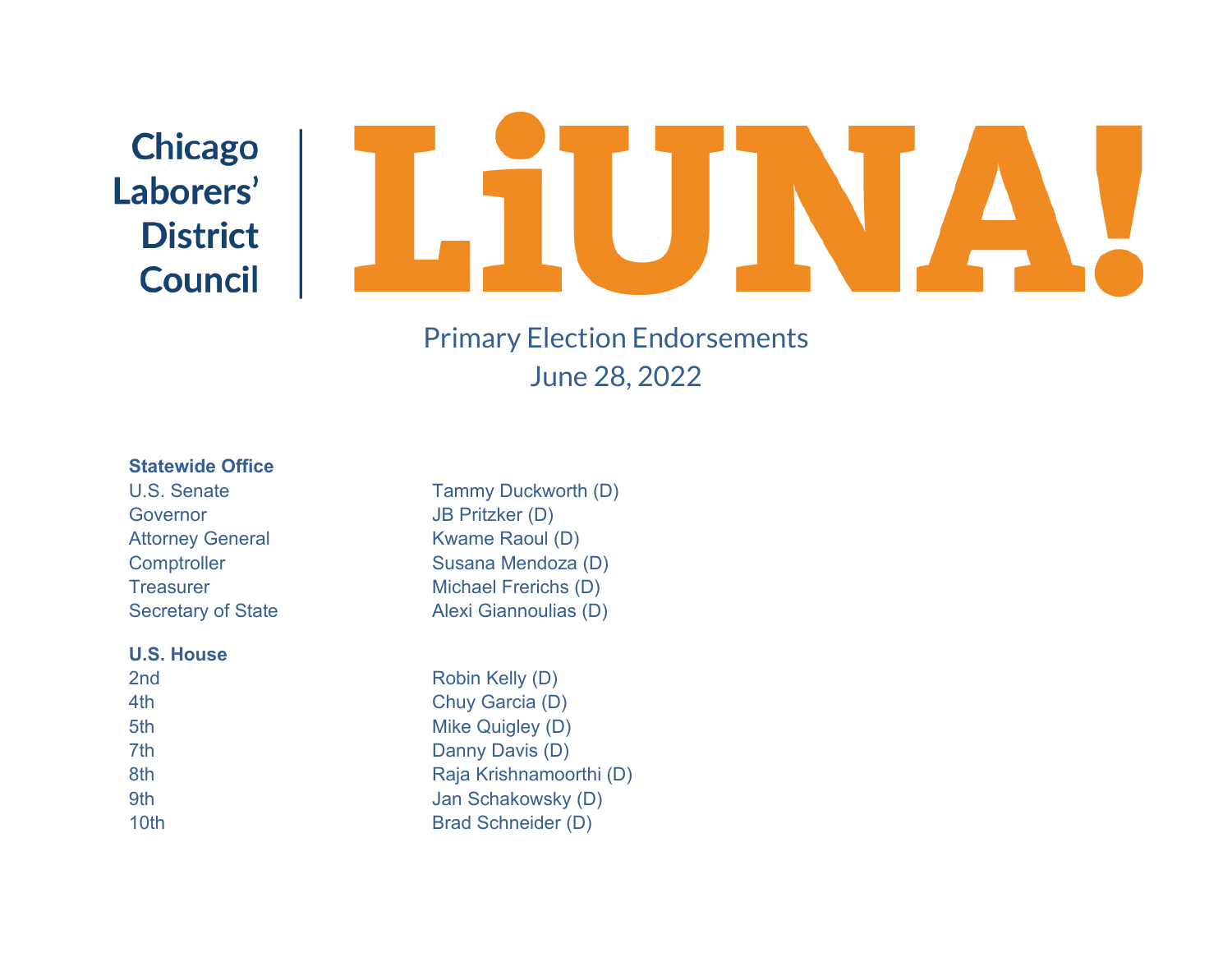| 11th<br>13th<br>14th<br>15th | Bill Foster (D)<br>Nikki Budzinski (D)<br>Lauren Underwood (D)<br><b>Rodney Davis (R)</b> |
|------------------------------|-------------------------------------------------------------------------------------------|
| <b>State Senate</b>          |                                                                                           |
| 1st                          | Javier Cervantes (D)                                                                      |
| 2 <sub>nd</sub>              | Omar Aquino (D)                                                                           |
| 3rd                          | Mattie Hunter (D)                                                                         |
| 4th                          | Kimberly Lightford (D)                                                                    |
| 5th                          | Patricia Van Pelt (D)                                                                     |
| 6th                          | Sara Feigenholtz (D)                                                                      |
| 7th                          | Mike Simmons (D)                                                                          |
| 8th                          | Ram Villivalam (D)                                                                        |
| 9th                          | Laura Fine (D)                                                                            |
| 10th                         | <b>Robert Martwick (D)</b>                                                                |
| 11th                         | Mike Porfirio (D)                                                                         |
| 12 <sub>th</sub>             | Celina Villanueva (D)                                                                     |
| 13th                         | <b>Robert Peters (D)</b>                                                                  |
| 14th                         | Emil Jones III (D)                                                                        |
| 15th                         | Napoleon Harris (D)                                                                       |
| 16th                         | La'Mont Williams (D)                                                                      |
| 17 <sub>th</sub>             | Elgie Sims (D)                                                                            |
| 18th                         | Bill Cunningham (D)                                                                       |
| 19 <sub>th</sub>             | <b>Michael Hastings (D)</b>                                                               |
| 20th                         | Cristina Pacione-Zayas (D)                                                                |
| 21st                         | Laura Ellman (D)                                                                          |
| 22nd                         | Cristina Castro (D)                                                                       |
| 23rd                         | <b>Suzy Glowiak-Hilton (D)</b>                                                            |
| 25th                         | Karina Villa (D)                                                                          |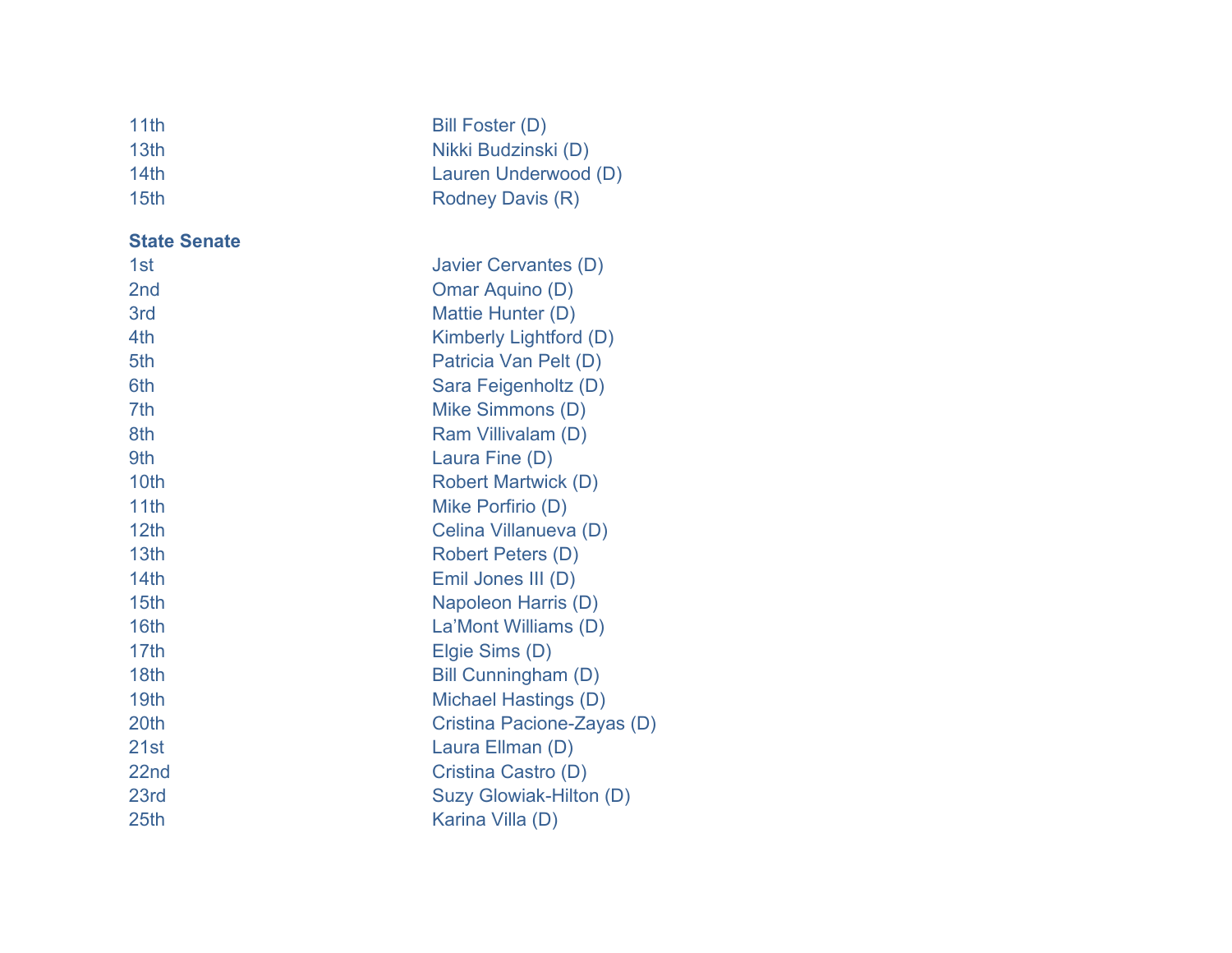| 27th | Ann Gillespie (D)       |
|------|-------------------------|
| 28th | Laura Murphy (D)        |
| 29th | Julie Morrison (D)      |
| 30th | Adriane Johnson (D)     |
| 31st | Mary Edly-Allen (D)     |
| 34th | Steve Stadelman (D)     |
| 36th | Mike Halpin (D)         |
| 39th | Don Harmon (D)          |
| 40th | Patrick Joyce (D)       |
| 41st | John Curran (R)         |
| 42nd | Linda Holmes (D)        |
| 43rd | Eric Mattson (D)        |
| 46th | Dave Koehler (D)        |
| 48th | Doris Turner (D)        |
| 49th | Meg Loughran Cappel (D) |
| 52nd | Scott Bennett (D)       |
| 56th | Rachelle Crowe (D)      |
| 57th | Christopher Belt (D)    |
|      |                         |

### **State House**

| 1st             | Aaron Ortiz (D)                |
|-----------------|--------------------------------|
| 2 <sub>nd</sub> | Lisa Hernandez (D)             |
| 3rd             | Eva Dina Delgado (D)           |
| 4th             | Lilian Jimenez (D)             |
| 5th             | Lamont Robinson (D)            |
| 6th             | Sonya Harper (D)               |
| 7th             | <b>Emanuel Chris Welch (D)</b> |
| 8th             | La Shawn Ford (D)              |
| 9th             | Lakesia Collins (D)            |
| 10th            | Omar Williams (D)              |
|                 |                                |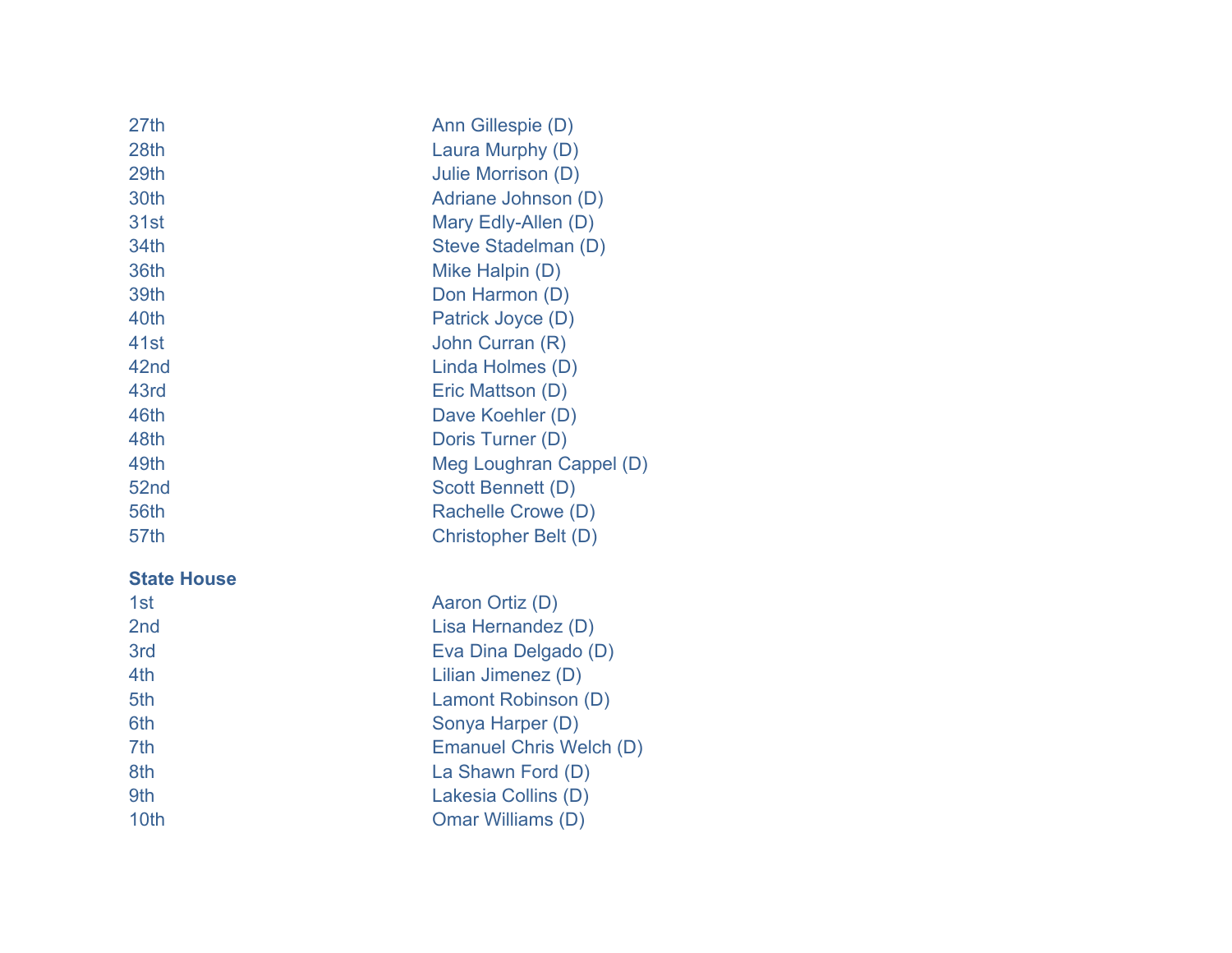| 11th             | Ann Williams (D)             |
|------------------|------------------------------|
| 12th             | Margaret Croke (D)           |
| 13th             | Eileen Dordek (D)            |
| 14th             | Kelly Cassidy (D)            |
| 15th             | Mike Kelly (D)               |
| 16th             | Kevin Olickal (D)            |
| 17th             | Jennifer Gong-Gershowitz (D) |
| 18th             | Robyn Gabel (D)              |
| 19th             | Lindsey LaPointe (D)         |
| 20th             | <b>Brad Stephens (R)</b>     |
| 21st             | Mike Zalewski (D)            |
| 22nd             | Angie Guerrero-Cuellar (D)   |
| 23rd             | Edgar Gonzalez (D)           |
| 24th             | Theresa Mah (D)              |
| 25 <sub>th</sub> | Curtis Tarver II (D)         |
| 26th             | Kam Buckner (D)              |
| 27th             | Justin Slaughter (D)         |
| 28th             | Bob Rita (D)                 |
| 29th             | Thaddeus Jones (D)           |
| 30th             | Will Davis (D)               |
| 31st             | Mary Flowers (D)             |
| 32nd             | Cyril Nichols (D)            |
| 33rd             | Marcus Evans (D)             |
| 34th             | Nick Smith (D)               |
| 35th             | Frances Hurley (D)           |
| 36th             | <b>Kelly Burke (D)</b>       |
| 38th             | Debbie Meyers-Martin (D)     |
| 39th             | Will Guzzardi (D)            |
| 40th             | Jaime Andrade (D)            |
| 41st             | Janet Yang Rohr (D)          |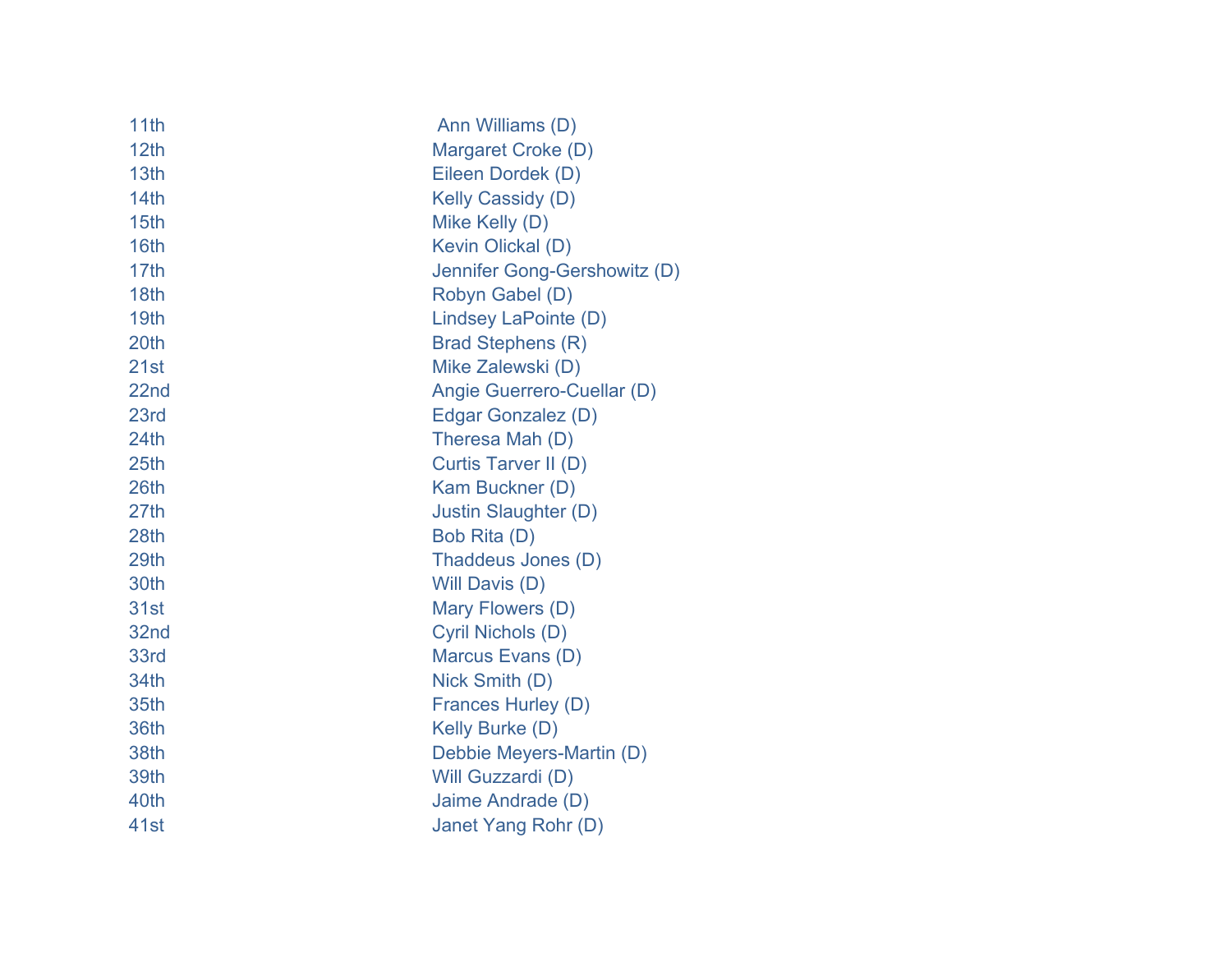| 42nd        | Terra Costa Howard (D)        |
|-------------|-------------------------------|
| 43rd        | Anna Moeller (D)              |
| 44th        | Fred Crespo (D)               |
| 45th        | Jennifer Ladisch-Douglass (D) |
| 46th        | Diane Blair-Sherlock (D)      |
| 49th        | Maura Hirschauer (D)          |
| 50th        | Barbara Hernandez (D)         |
| <b>51st</b> | Nabeela Syed (D)              |
| 53rd        | Mark Walker (D)               |
| 54th        | Mary Beth Canty (D)           |
| 55th        | Marty Moylan (D)              |
| 56th        | Michelle Mussman (D)          |
| 57th        | Jonathan Carroll (D)          |
| 58th        | Bob Morgan (D)                |
| 59th        | Daniel Didech (D)             |
| 60th        | Rita Mayfield (D)             |
| 61st        | Joyce Mason (D)               |
| 62nd        | Laura Faver Dias (D)          |
| 66th        | Suzanne Ness (D)              |
| 67th        | Maurice West II (D)           |
| 68th        | Dave Vella (D)                |
| 75th        | David Welter (R)              |
| 76th        | Lance Yednock (D)             |
| 77th        | Norma Hernandez (D)           |
| 78th        | Camille Lilly (D)             |
| 79th        | Erin Slone (D)                |
| 80th        | Anthony DeLuca (D)            |
| 81st        | Anne Stava-Murray (D)         |
| 83rd        | Matt Hanson (D)               |
| 84th        | <b>Stephanie Kifowit (D)</b>  |
|             |                               |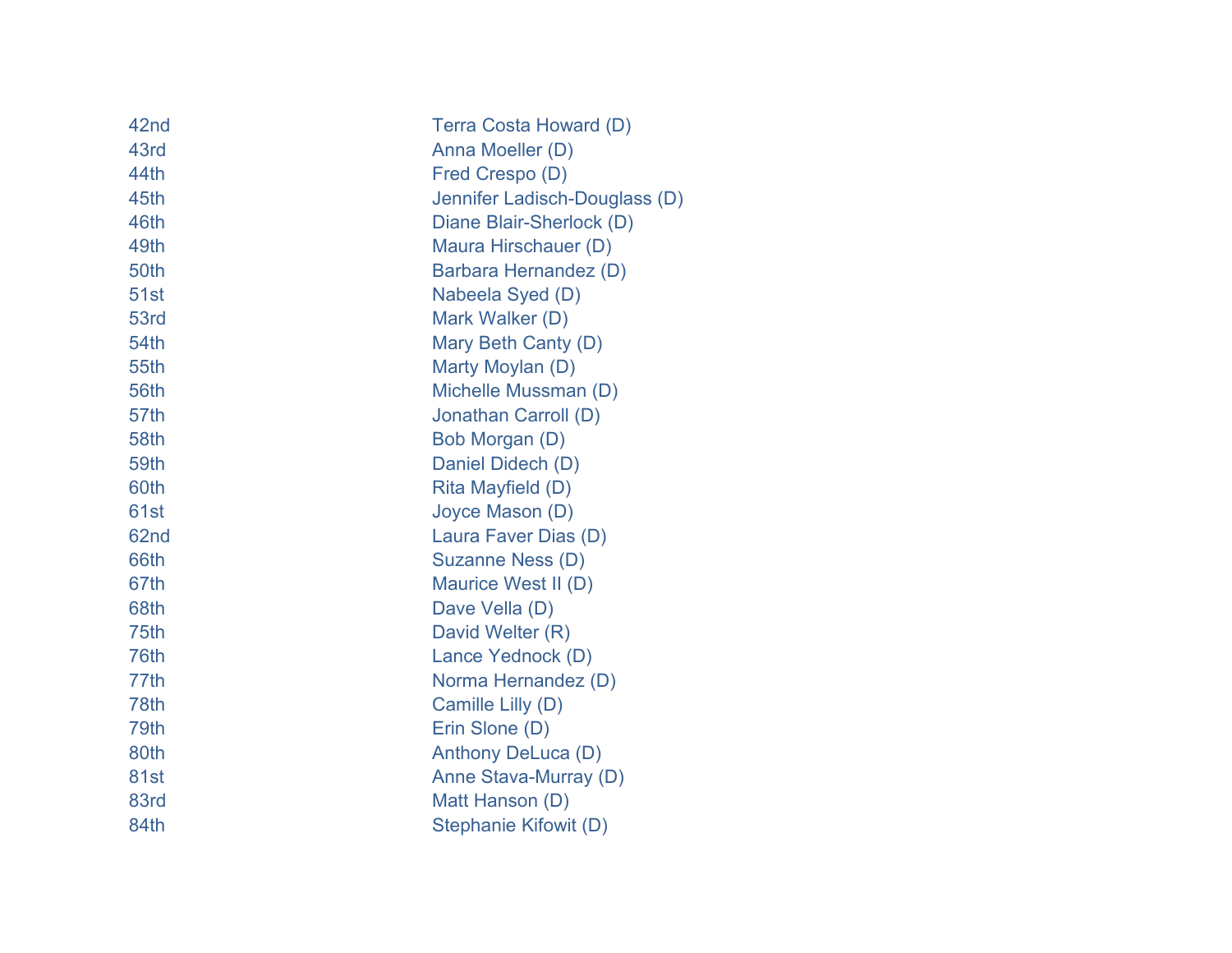| 85th              | Dagmara "Dee" Avelar (D) |
|-------------------|--------------------------|
| 86th              | Larry Walsh Jr (D)       |
| 90th              | Mark Szula (R)           |
| 91 <sub>st</sub>  | Sharon Chung (D)         |
| 92 <sub>nd</sub>  | Jehan Gordon-Booth (D)   |
| 93rd              | Mark Luft (R)            |
| 96th              | Sue Scherer (D)          |
| 97th              | Harry Benton (D)         |
| 98th              | Natalie Manley (D)       |
| <b>103rd</b>      | Carol Ammons (D)         |
| <b>111th</b>      | Joe Silkwood (D)         |
| 112th             | Katie Stuart (D)         |
| 113 <sub>th</sub> | Jay Hoffman (D)          |
| 114th             | LaToya Greenwood (D)     |
|                   |                          |

#### **Judicial**

### **Cook Countywide Office**

Cook County Board President Toni Preckwinkle Cook County Assessor Kari K. Steele Cook County Treasurer Maria Pappas Cook County Sheriff Tom Dart Cook County Clerk Karen Yarbrough

**Cook County Board of Review**

2nd Sup Liz Rochford (D) 3rd Sup Mary K. O'Brien (D) 1st App Dominique Ross (D) 1st App Raymond Mitchell (D) 2nd App Chris Kennedy (D)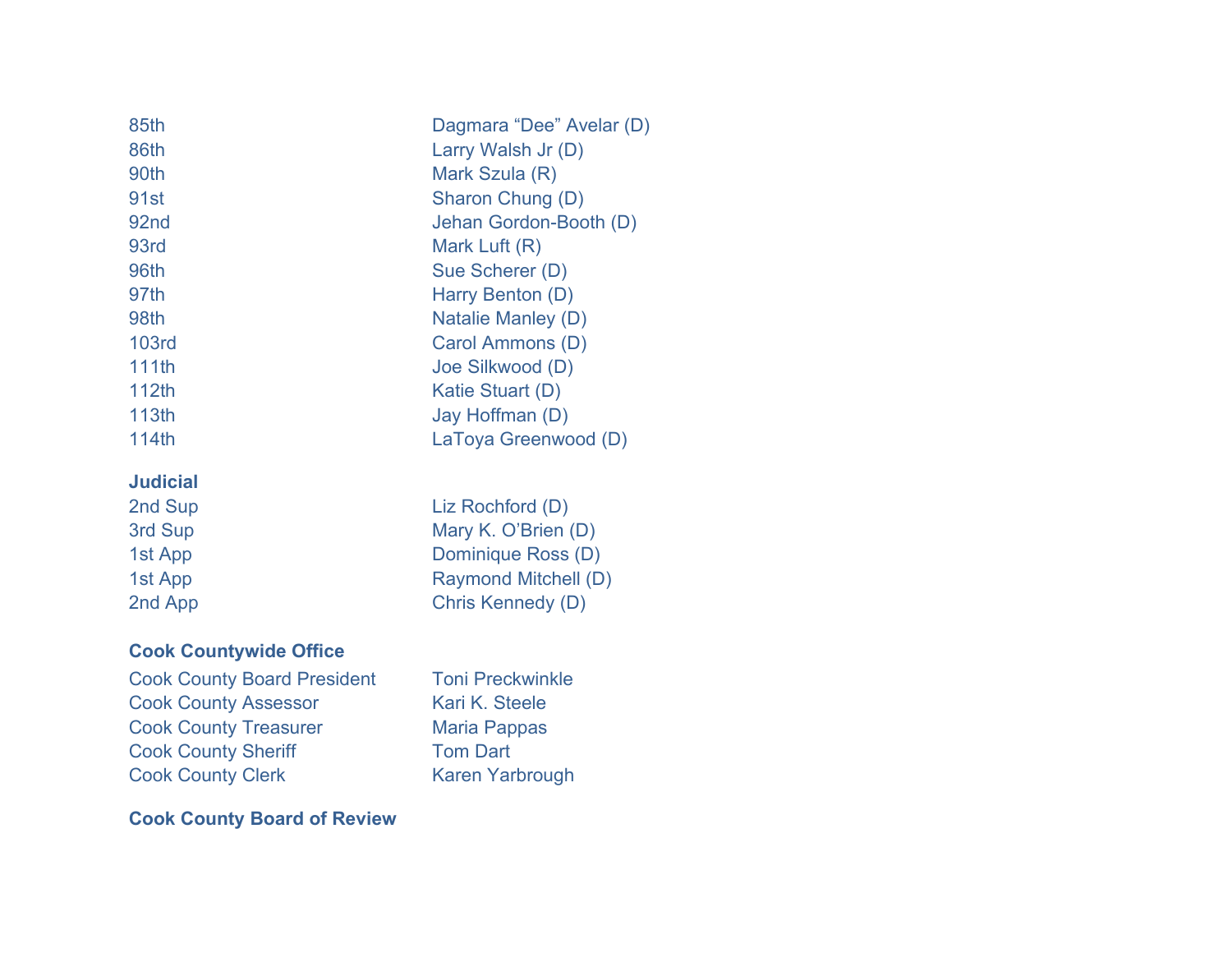| 1st<br>2 <sub>nd</sub>                              | George A. Cardenas<br><b>Michael Cabonargi</b> |
|-----------------------------------------------------|------------------------------------------------|
| 3rd                                                 | Larry Rogers Jr.                               |
| <b>Cook County Board of</b><br><b>Commissioners</b> |                                                |
| 1st                                                 | <b>Brandon Johnson</b>                         |
| 2 <sub>nd</sub>                                     | <b>Dennis Deer</b>                             |
| 3rd                                                 | <b>Bill Lowry</b>                              |
| 4th                                                 | <b>Stanley S. Moore</b>                        |
| 5th                                                 | Monica M. Gordon                               |
| 6th                                                 | <b>Donna Miller</b>                            |
| 7th                                                 | Alma E. Anaya                                  |
| 8th                                                 | Luis Arroyo Jr.                                |
| 9th                                                 | Sam Kukadia                                    |
| 10th                                                | <b>Bridget Gainer</b>                          |
| 11th                                                | John P. Daley                                  |
| 12 <sub>th</sub>                                    | <b>Bridget Degnen</b>                          |
| 13 <sub>th</sub>                                    | <b>Josina Morita</b>                           |
| 14th                                                | <b>Scott R. Britton</b>                        |
| 15th                                                | <b>Kevin B. Morrison</b>                       |
| 16th                                                | Frank J. Aguilar                               |
| 17 <sub>th</sub>                                    | Daniel T. Calandriello                         |
| 17th                                                | Elizabeth "Liz" Doody Gorman                   |

#### **Metropolitan Water Reclamation District Commissioner 6-year term** countywide **Mariyana T. Spyropoulos**

countywide **Yumeka Brown**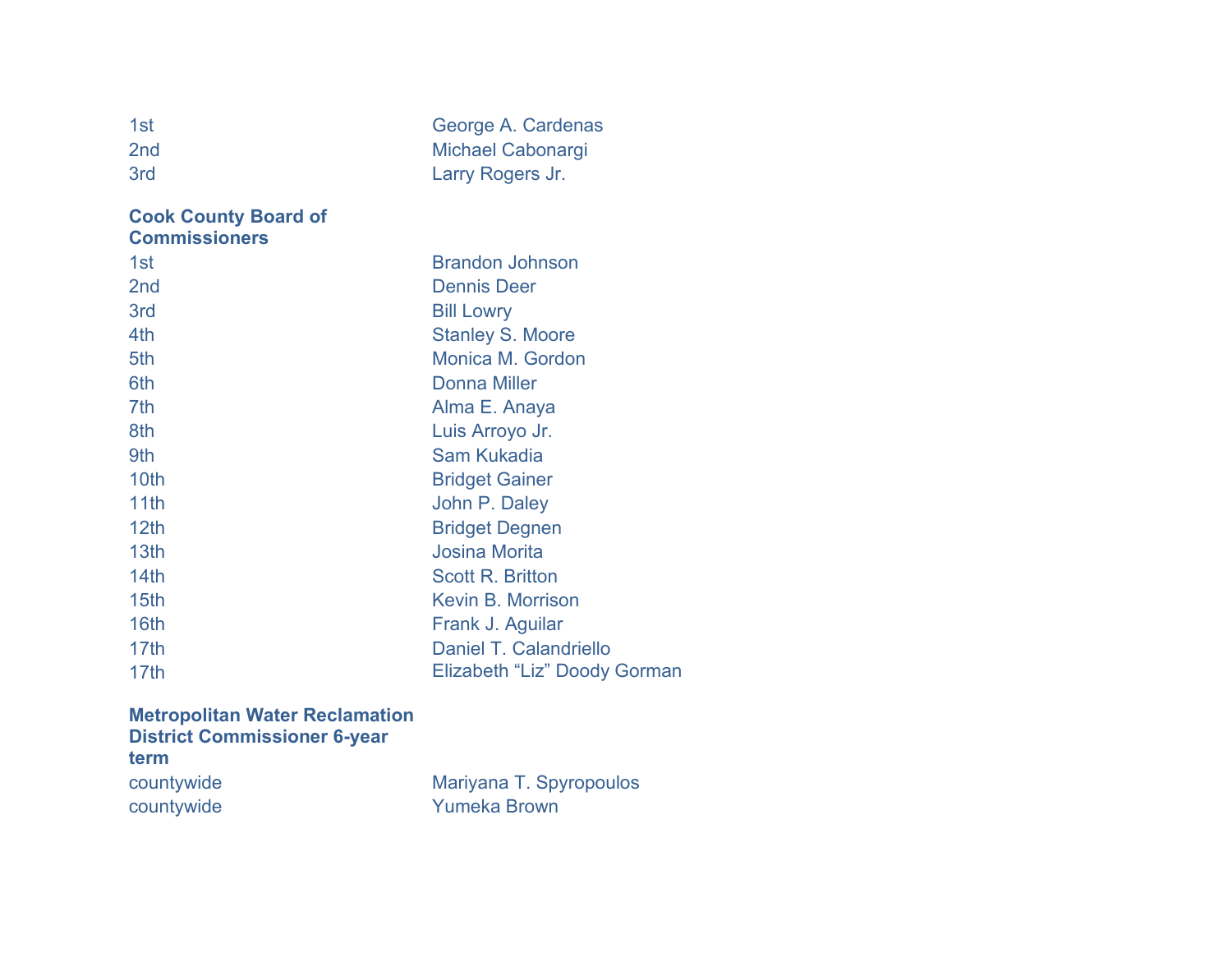#### **Metropolitan Water Reclamation District Commissioner 2-year term**

countywide Daniel "Pogo" Pogorzelski

#### **Cook County Circuit Court**

Cannon Vacancy **Diana López** Cannon Vacancy **Diana López** Lynch Vacancy **Michael Weaver** Callahan Vacancy Mary B. McMahon

#### **Cook County Subcircuit Court**

Brennan Vacancy **Howard B. Brookins Jr.** Sullivan Vacancy Claudia Silva-Hernandez O'Brien Vacancy **Araceli R. De La Cruz** McGury Vacancy **Ruth Isabel Gudino** Hyman Vacancy **Thomas E. Nowinski** Leeming Vacancy **Rena Marie Van Tine** 

1st Subcircuit **1st Subcircuit** John W. Wilson **Johnson Vacancy** 4th Subcircuit **Amanda Moira Pillsbury** Gavin Vacancy 4th Subcircuit **ShawnTe Raines-Welch** Rogers Vacancy 5th Subcircuit Timothy W. Wright III Shelley Vacancy 6th Subcircuit Charles "Charlie" Beach Araujo Vacancy 6th Subcircuit **Kerrie Maloney Laytin** Vega Vacancy 7th Subcircuit **Marcia O'Brien Conway** Martin Vacancy 8th Subcircuit **Pat Casey Pat Casey** Gordon Vacancy 8th Subcircuit **Neutral Lipscomb Vacancy Neutral** Lipscomb Vacancy 9th Subcircuit Sanjay Tailor Sanjay Town Cleveland Vacancy 9th Subcircuit **Barry Goldberg** Jacobius Vacancy

5th Subcircuit **David L. Kelly David L. Kelly Portman-Brown Vacancy**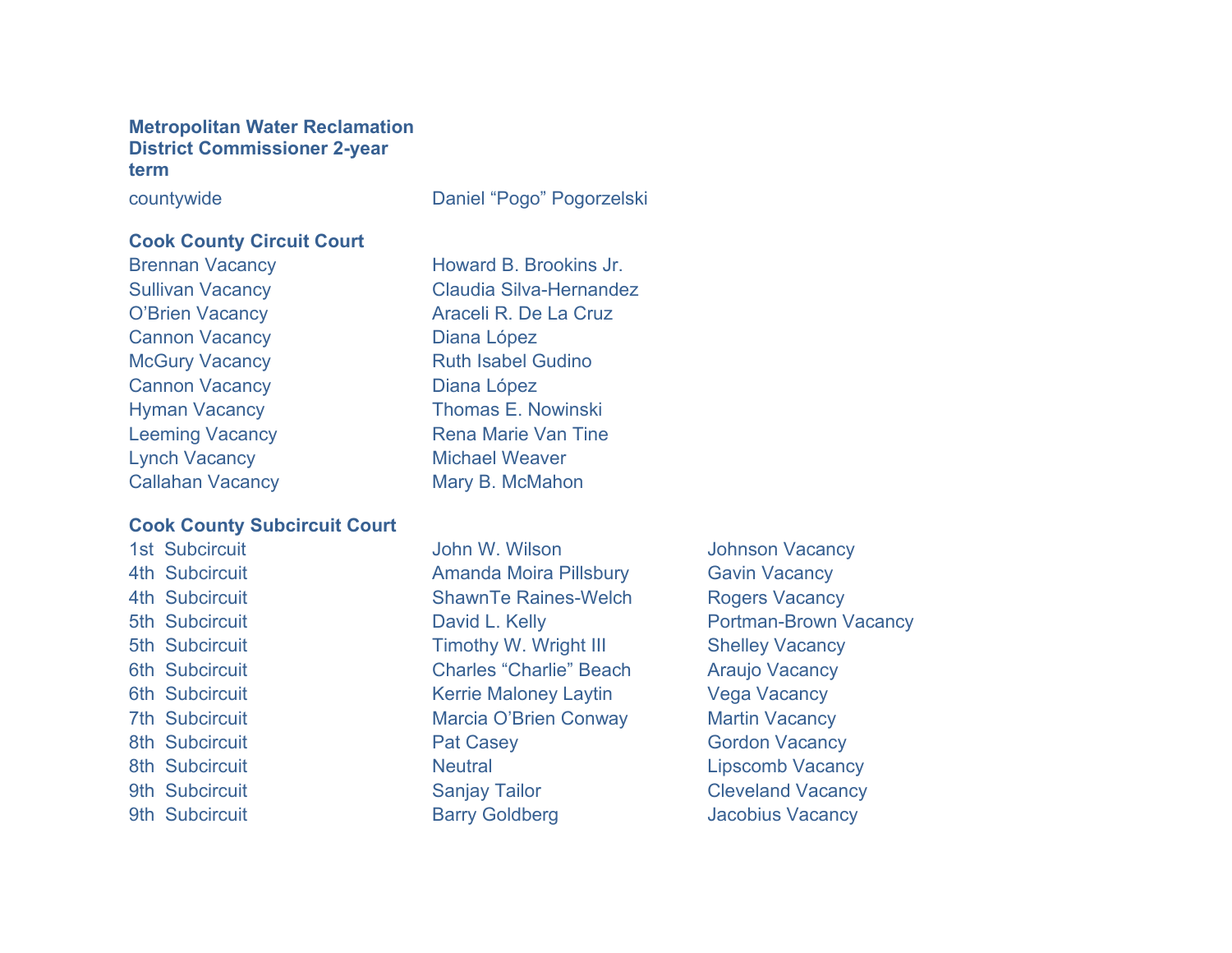**DuPage County DuPage County Board** District 2 Yeena Yoo (Vote for not more than 3) Paula Deacon Garcia

District 4 Mary FitzGerald Ozog (Vote for not more than 3) Lynn LaPlante

#### **Grundy County**

Sherriff Ken Briley (R) **Grundy County Board** District 2 Debra Jo Kinsella (R) District 3 Jake Olson (D) District 3 Ann Gill (D) District 3 Mike Onorato (D) District 3 Dave Stover (D) District 3 Doug Boresi (R)

#### **Will County Will County Board**

14th Subcircuit **Iris Y. Chavira Iris Y. Chavira** Brown Vacancy

Elizabeth (Liz) Chaplin

District 5 Scott Pointon (D) District 5 Dionne Wright (D) District 6 Denise Winfrey (D) District 6 Rev. Herbert Brooks (D)

11th Subcircuit **Chris Taliaferro** McGuire Vacancy 13th Subcircuit **Contract Contract Contract Contract Contract Contract Contract Contract Contract Contract Contract Contract Contract Contract Contract Contract Contract Contract Contract Contract Contract Contract Contrac** 14th Subcircuit **Viviana Martinez** Jagielski Vacancy 15th Subcircuit **15th Subcircuit** Jim Gleffe Lawler Vacancy